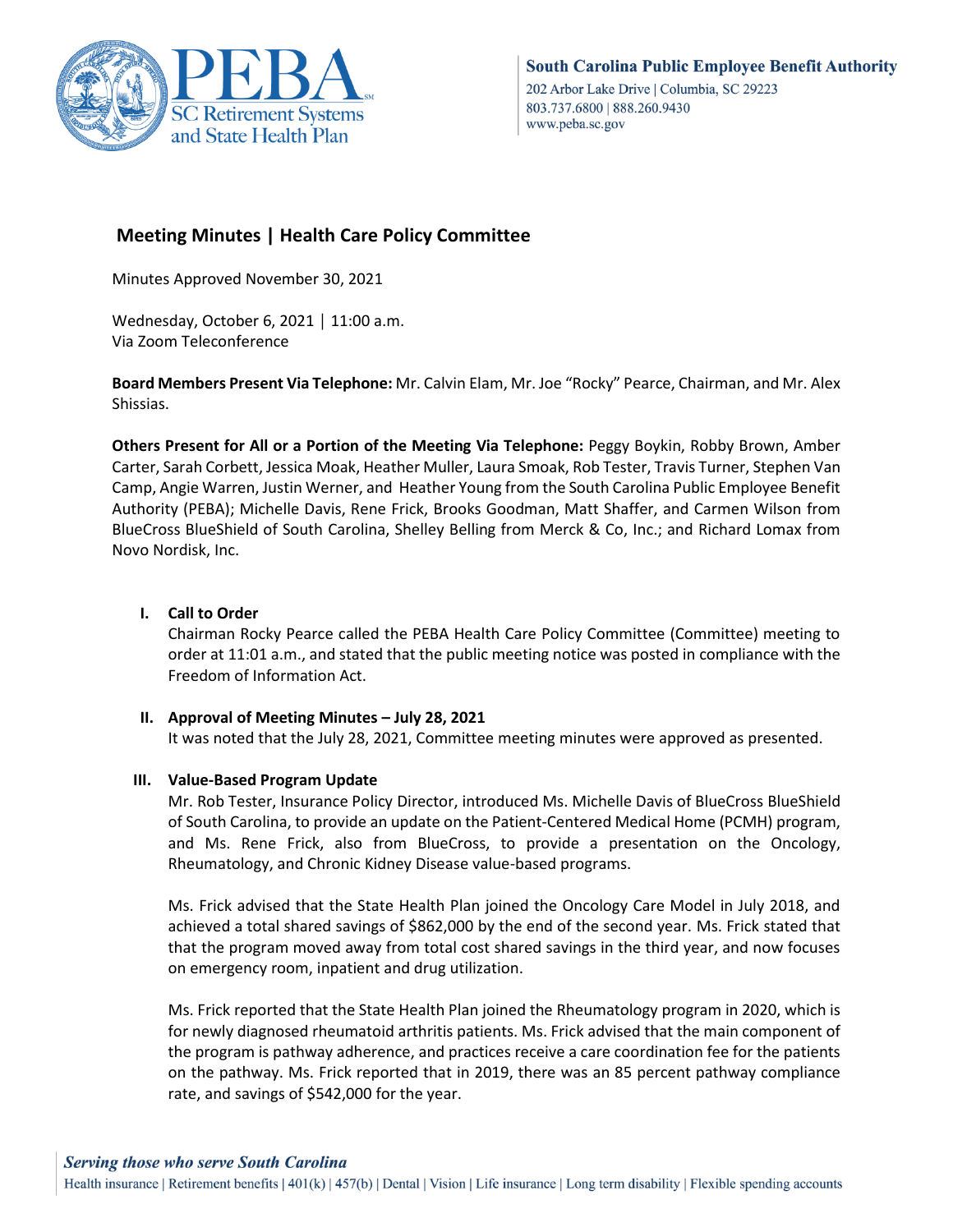Ms. Frick stated that the chronic kidney disease program began in January 2021, and the patient population are patients with stage three or higher chronic kidney disease. Ms. Frick advised that desired outcomes include a decrease in emergency room and inpatient utilization, and improvement of clinical measures. The State Health Plan has an average of 725 members per month in this program.

Ms. Davis turned the discussion to an update on the two PCMH models, including PCMH plus and PCMH Kids. Ms. Davis stated that the PCMH plus program is a total cost-of-care program that offers shared savings opportunities for participating practices. This model holds practices accountable for cost and quality, and has two performance tracks. Track one is upside risk only that has provider share of savings up to five percent. Track two is bi-directional risk, and has a provider share of savings or losses up to 20 percent. Ms. Davis advised that all adult PCMH practices transitioned to PCMH plus effective January 1, 2020, and there are 443 participating practices.

Ms. Davis stated that the PCMH Kids program began January 1, 2021, and is a quality model that holds practices accountable for improving quality. There are 105 practices participating today.

Ms. Davis concluded her presentation by reviewing PCMH program growth, updating the Committee on 2021 PCMH plus and PCMH Kids quality measures, and comparing PCMH versus Non-PCMH quality performance.

#### **IV. Approval of 2023 Initial State Health Plan Budget Requirements**

Mr. Rob Tester, Health Care Policy Director, reminded the Committee of the extraordinary claims expense that the State Health Plan has experienced during the first half of 2021, primarily due to COVID-19 expenses. Mr. Tester stated that PEBA will again ask the General Assembly to suspend the sweep of the State Health Plan into the Other Post-Employment Benefits (OPEB) trust fund that would normally occur on January 31, 2021, so that any surplus could be retained to pay claims expenses in 2022.

Mr. Tester reviewed the 2023 Initial State Health Plan Budget and Continuation Requirements, and stated that PEBA will ask the General Assembly at the upcoming budget hearing for a supplemental appropriation of \$2,559.7 million to replenish the State Health Plan's cash reserve for the remainder of 2022.

Mr. Tester reported that there will be a 0.8 percent contribution rate increase effective January 1, 2022. Funding in the amount of \$3.873 million was appropriated for the January-June 2022 period, and a similar amount will be required in the upcoming budget for the July-December 2022 period to make agencies and school districts whole for the rate increase.

Mr. Tester advised that the 2023 rate increase would be 15.2 percent effective January 1, 2023, which equals to \$87.96 per subscriber per month. Mr. Tester advised if the increase is provided entirely through the employer, the State-appropriated funding for the rate increase would equal \$100.195 million for January-June 2023. If the increase is distributed proportionally to the employer and member, the State-appropriated funding for the rate increase would equal \$79.349 million for January-June 2023, and the average enrollee rate increase would be \$23.10 per month. Following further discussion, Mr. Alex Shissias made a motion, which was seconded by Mr. Calvin Elam, and passed unanimously, to recommend to the PEBA Board that it approve the preliminary